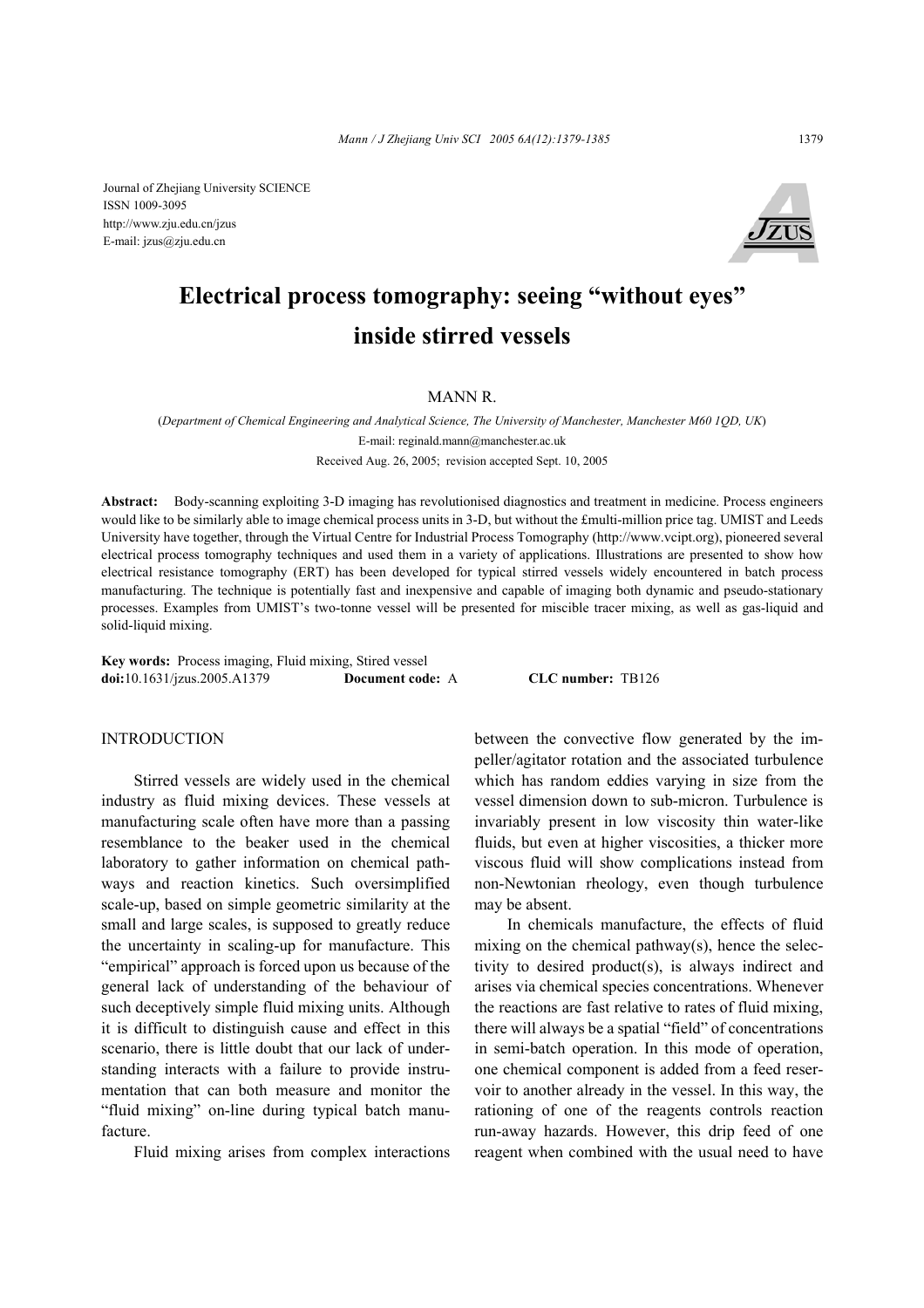reasonable production rates will invariably lead to non-uniform internal concentration fields. This in turn may have a complex effect upon the chemistry and spectrum of chemical products. It is therefore highly desirable to be able to quantify such concentration fields, which will always be three-dimensional for single point addition.

Unfortunately, our capabilities for "visualising" 3-D concentration fields inside a stirred vessel were until recently non-existent. Certainly, the classic approach using stimulus-response techniques (Levenspiel, 1999) is of no use for batch stirred vessels since they have no through-flow! The alternative approach seeks to use the mixing time, which is the time for a pulse injected material to become homogenised to some specific degree. However, as this is only a simple scalar measure of the rates of fluid mixing, it is of limited use for understanding the complex interactions of fluid mixing and chemistry.

This review will describe some recent developments in electrical resistance tomography (ERT) which have enabled us to begin to visualise mixing processes in 3-D inside a typical stirred vessel. ERT is inexpensive when compared to X-ray and MRI techniques developed for medical imaging. With ERT, the £-million price-tag for a body-scanner is reduced to a few £-thousand. In any case, this much cheaper technique is dominated by the cost of the associated electronics, since the sensor hardware can be made from simple metal plates wired together. The technique is effectively both non-intrusive and non-invasive and so does not interfere with the internal fluid mechanics.

## THEORETICAL INSIGHT CONFIRMING INTER-NAL SPATIAL NON-UNIFORMITY

Evidence for the existence of spatially distributed concentration fields has been accumulating for a number of years, earlier theoretical analyses being limited to 2-D axi-symmetry to reduce the computational burden (Mann *et al*., 1995). More recently, it has proved possible to compute in 3-D and some results are presented in Fig.1 for single phase miscible fluid mixing with single point addition of a component B from a feed reservoir to a component A initially placed in the vessel (Rahimi and Mann, 2001).

Because there are two possible reactions of A, these predictions could also include chemical yield/selectivity. These computations use a simplified fluid dynamics based on networks of backmixed zones, which incorporates an overall rate of internal convective flow generated by the impeller rotation, a turbulent mixing parameter and a convective swirl (tangential) flow magnitude. In Fig.1, visual reality images are created based upon colouring each voxel according to its component concentration and ascribing to it an optical opacity also based upon concentration. What Fig.1 confirms is that there is predicted to be a distinctive plume of A (here showing red) spreading out from the addition point. By making use of a combination of forward perspective and overhead plan views, it is easy to visualise how the plume enlarges and swirls tangentially as the addition of B proceeds linearly over 15 s. The use of variable opacity allows an element of see-through, so that as the reagents disappear by reaction, the fluid becomes clearer (less opaque), and thus by 30 s, which is 15 s after completing the addition, the impeller has become partly visible. Predictions such as these need a visualisation technique like ERT, in order to validate the theory.



**Fig.1 Segregated concentration fields inside a stirred semi-batch reactor**

Similar effects can be expected for reactions which involve multiple phases and mass transfer. Thus Fig.2 shows an image of predicted two-phase gas-liquid mixing in which bubbles fed through a sparge ring will be dispersed and distributed by the radial flow pattern typically produced by a flat-blade or Rushton turbine (Williams *et al*., 1997). The bubbles are not uniformly dispersed throughout the liquid phase since they rise differently in upflow, downflow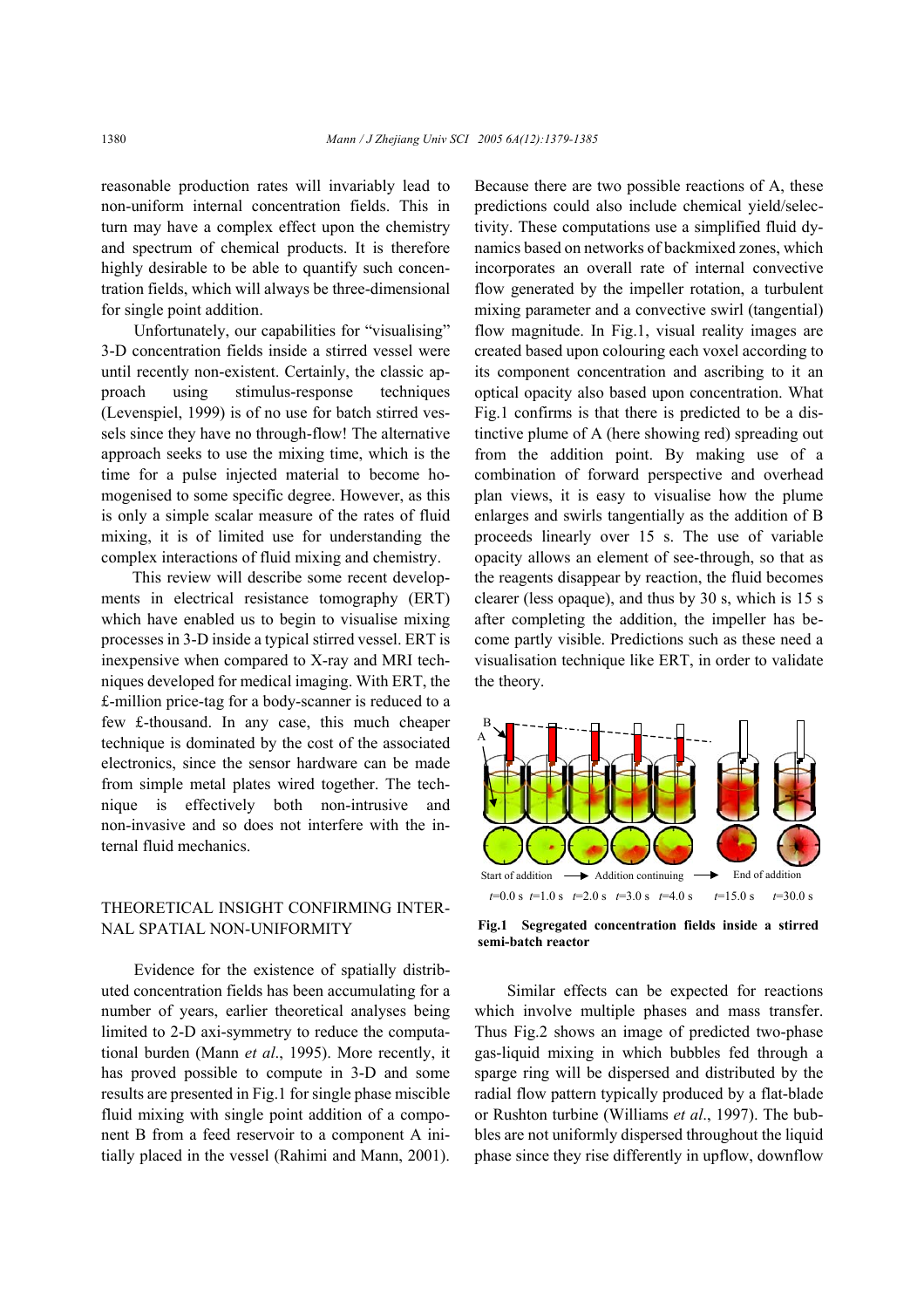and crossflow. In particular, there are few bubbles in the lower part of the vessel, while a concentration of them is observed just above the sparge injection point. The pattern here is axisymmetric. It is evident that ERT, because of its capability to measure the local electrical conductivity should be able to detect and quantify this gas-voidage/hold-up field. If the gas and liquid each provide chemical components that can react, then the complex interactions of two-phase mixing and inter-phase mass transfer could give rise to regions rich in each component as shown schematically in Fig.3.



**Fig.2 Non-uniform gas hold-up distribution in gasliquid mixing**



**Fig.3 Segregated concentration fields for a gas-liquid reactor** 

Some predictions in 3-D have recently shown how dissolved oxygen and nutrient can be partially segregated in this way in a stirred bioreactor (Hristov *et al*., 2001; 2004). Fig.4 shows some predicted gas hold-up contours for a bioreactor fitted with three radial-flow Rushton turbines (Hristov *et al*., 2001). Once again, ERT can in principle visualise this type of behaviour, although now the technique needs to be able to be chemical species specific if the chemical species segregation is to be visualised in accordance with the schematic in Fig.3. Nevertheless, these three practical examples show the kind of internal visualisation needs of typical stirred vessels as used in the chemical industry.



**Fig.4 Predicted gas hold-up contours inside a bioreactor**

## PRACTICAL ERT SYSTEM FOR A PLANT-SCALE STIRRED VESSEL

A schematic view of the system installed on UMIST's two-tonne pilot plant vessel is shown in Fig. 5. The hardware forming the set of sensors is made up of 16 simple equally spaced rectangular stainless plates formed into a circular ring. There are eight such equally axially spaced rings as seen in the left part of Fig.5. The so-called interrogation protocol, in which current is injected and detected for the full set of combinations of injection/detection for each ring is set and executed by the data-acquisition system run by the PC. Signals returned from the DAS are passed to the PC, where they can be reconstructed into a tomogram for each of the eight circular planes. This system has been described in more detail elsewhere (Mann *et al*., 1997).

For a large number of measurements restricted to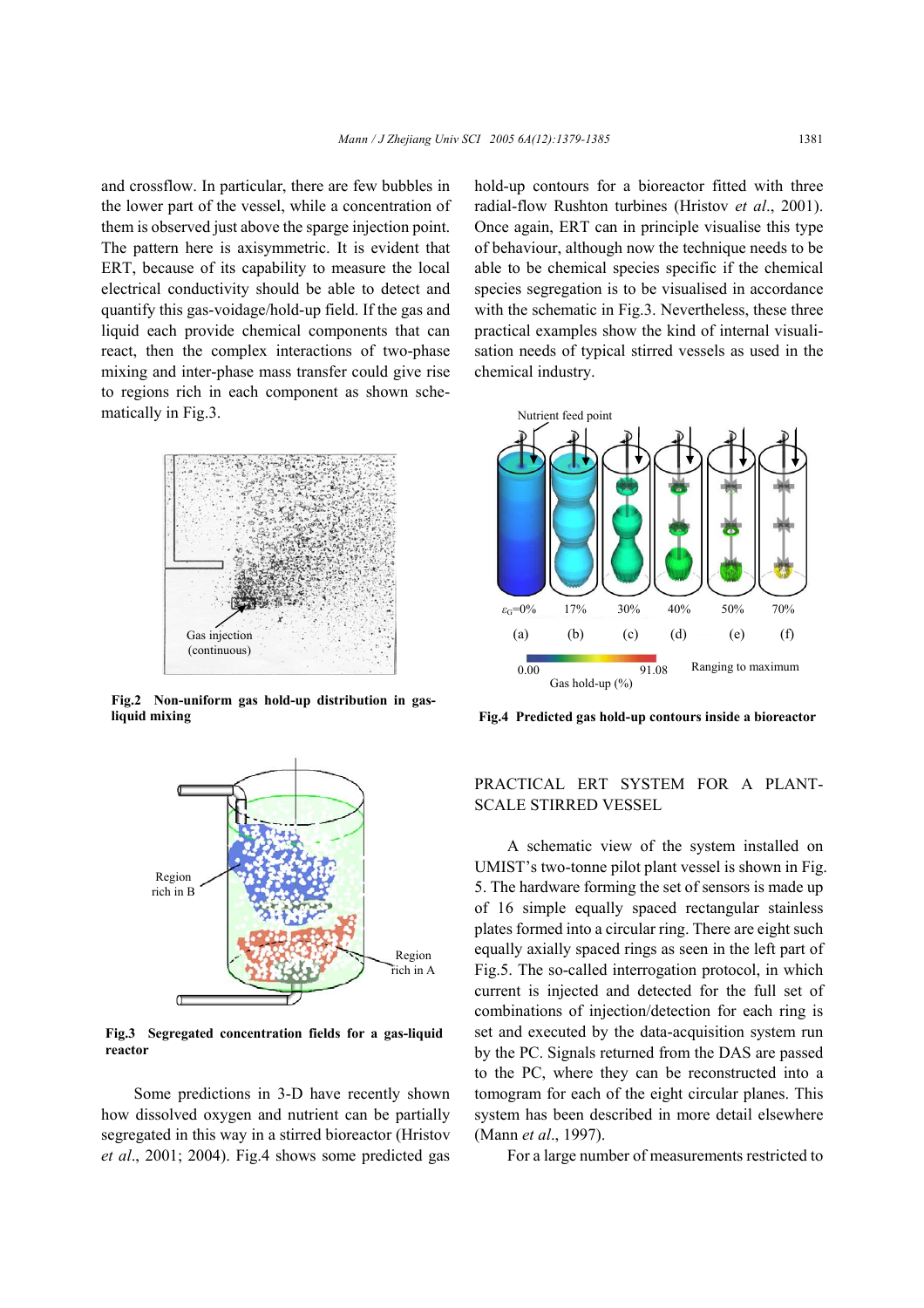

**Fig.5 Schematic of electrical tomography for a stirred vessel**

the outer periphery, the whole field can be covered and the interior values "reconstructed" from the set of peripheral values in the classic tomographic analysis. In this electrical process tomography, the interrogating paths are inconveniently non-straight, unlike X-rays. Reconstruction from such non-linear so-called "soft" fields is then less accurate, although simplified techniques like the simplest linear back-projection may still be capable of useful imaging of many processes. Finally, although this system neglects out of plane electrical effects, the set of eight tomograms can be "stitched" together to create a pseudo 3-D image.

## SOME EXEMPLES OF STIRRED VESSEL TOMOGRAPHIC IMAGES IN 3-D MISCIBLE TRACER MIXING

In this section, some illustrative results from the 2-tonne vessel will be presented in brief. For each example, more complete details have been published elsewhere.

Fig.6 shows how the details of miscible fluid mixing can be captured over a few seconds, using a pulse injection of a highly conducting fluid (Holden *et al*., 1998; Mann *et al*., 2001). The point of injection of a brine tracer pulse is shown in the left hand pair of images at  $t=0$ . As before, the tomographic reconstructions are shown in pairs of images, with a forward perspective view on top and an overhead plan view below. The views at *t*=0 are blank. The ensuing electrical conductivity fields in time progression are then visualised as partial see-through assemblies of sets of solid-body contours coloured according to concentration. The intense high concentration red colour shrinks and fades as dilution takes place in three dimensions by fluid mixing. The green outermost boundary contour correspondingly enlarges as mixing proceeds, and the views show how the salt mixes through the impeller and undergoes clockwise swirling under the rotation of the impeller. It is important to recognise that although these images look like typical computational fluid dynamics (CFD), they are in fact experimental results. The 16-sensor× 8-ring array reconstructs 104 pixels for each of the eight planes, which in turn creates 832 pseudo voxels for the 3-D representation. Thus each image in Fig.6 contains  $O(10^3)$  experimental points. Since the ERT system can acquire an image in about 0.3 s, 1 MB of mixing information is furnished in each 3 s.



**Fig.6 Miscible mixing of a brine tracer in 3D** 

#### GAS-LIQUID MIXING

One example image is presented showing how ERT can be used to visualise two-phase gas-liquid mixing. Fig.7 shows an experimental result for gas



**Fig.7 Solid-body contours of gas hold-up for gas-liquid mixing**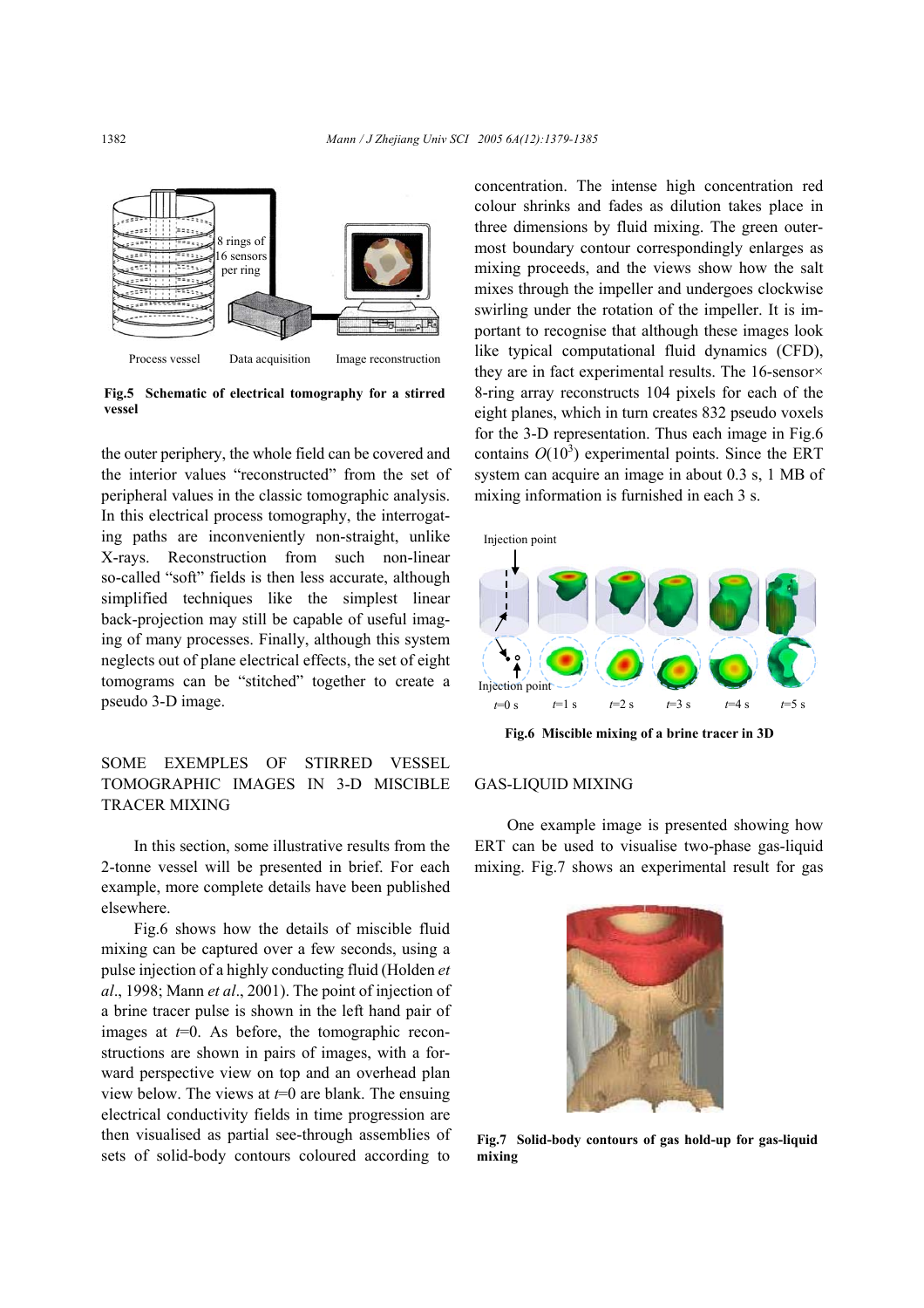hold-up variation presented as three iso-surface contours. This image is for the type of situation predicted in Fig.2. Here regions of high/low conductivity can be detected, but not the individual bubbles. It is also not possible to say anything about variations in bubble size due to the limited spatial resolution of our ERT set-up. Fig.7 does show that the gas hold-up contours are approximately axi-symmetric, but there is some small random variation in the expected symmetry caused almost certainly by the "noisy" turbulent flow typical of such gas-liquid stirring (Mann *et al*., 1999; Wang *et al*., 2000).

#### SOLID-LIQUID MIXING

Finally, two examples of application to two-phase liquid-solid mixing are presented. In processes where the solid and liquid have differing electrical conductivities, ERT has the potential to image the distribution of solid when stirred with a liquid. This is frequently undertaken in manufacturing using stirred vessels. In this case we have imaged the suspension of non-conducting polypropylene particles of *mm* dimensions at low (1%) solid loadings. The nature of the behaviour is shown for illustration in Fig.8 using conventional visualisation in a lab scale glass stirred vessel filled with (clear) water. In Fig.8 the particles are black. Being denser than water they tend to settle out on the vessel base unless the stirring is sufficient to keep them fully in suspension. The left hand image shows a forward perspective view together with an underneath view gathered by placing a mirror beneath the vessel at 45 degrees. At the stirrer



**Fig.8 Optically visualised 3-D solid liquid mixing in a glass stirred vessel**

speed of 100 r/min, almost all the particles are formed into a symmetrical "hill" with some particles lifted up towards the impeller. Interestingly, the underneath view shows that the particles are not uniformly distributed across the base, but form heaps around the baffles, but with some portions of the base swept clean of particles. At the higher speed of 150 r/min in the right hand view, particles are better suspended and reach above the impeller. The base is still not uniform in deposited particles, although the self-obscuration by the suspended particles now makes it more difficult to see the clear portions of the base. However at both stirrer speeds, it is clear that the four vertical baffles introduce a 3-D effect.

Fig.9 shows how behaviour equivalent to normal visualisation in Fig.8 can be captured by ERT and image-reconstructed into 3-D images (Mann *et al*., 2001). These results are from the two-tonne vessel with 1% of the same solid polypropylene particles. In this visualisation we have retained a perspective forward view and an overhead plan view as before, but in this case interposed these with the forward elevation view, thus providing a set of three images at each pseudo-stationary solid-liquid mixing condition. Now, however, by converting the voxel conductivity values into solid content, as the particles have zero conductivity, we are able to map the solid distribution. Then in Fig.9, a set of three solid-content contours have been interpolated from the  $O(10^3)$  voxels. An increasing degree of opacity between each contour has been ascribed to the intervening solid-content level, so that the highest level is fully opaque and below the lowest contour is perfectly clear. When the figure is constituted in this way, an augmented-reality image is generated which visually conveys the nature of internal solid suspension created by the impeller action. Thus in Fig.9, the darkest volumes belong to the highest solid-content, which is shown to lie behind the baffles on the downstream side (with clockwise impeller rotation). As the figure shows, as the impeller speed is increased, these highest density "pockets" of solid diminish in size. This is then balanced by the larger liquid volume at the intermediate solid level. This coincides with solid suspended at increasing heights above the base. These results therefore capture the full 3-D character of solid suspension in a way never before achieved. Moreover, it is important to stress that these ERT visualisations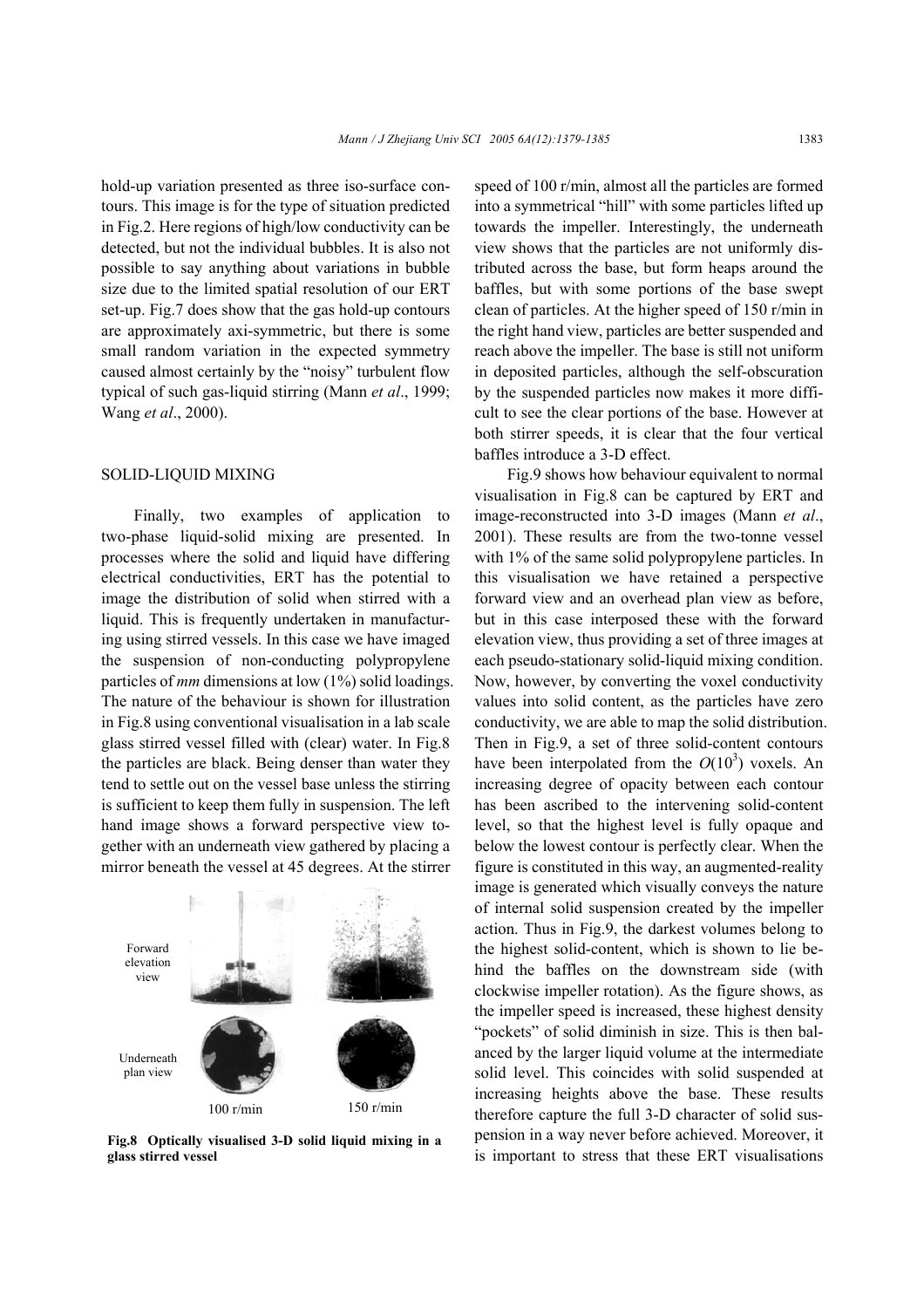could be achieved even if the fluid in which the solids were being suspended were actually totally opaque, so nothing would be seen by the naked eye. It can therefore be reasonably claimed that Fig.9 represents seeing inside a stirred vessel "without eyes".



**Fig.9 Tomographic 3-D visualisation of solid suspension inside a stirred vessel**

Finally on an issue related to solid liquid mixing, we have obtained results for visualising semi-batch operation (Stanley *et al*., 2002). The arrangement is similar to that in Fig.1, but now if the reaction between the added reagent and the one already in the stirred vessel resulted in the precipitation of a solid product, it would be necessary to understand the composition field of the evolving plume. It has long been suspected that the "character" of the solid particles which nucleate and grow in the vessel will be sensitively dependent upon the local concentrations, supersaturation level and electrical conductivity. This is especially needed in the pharmaceutical industry, where the solid product must have a set of desirable properties that will engender good efficacy as a (often highly active and expensive) drug. It is hoped again that the augmented-reality imaging of semi-batch plumes will provide valuable assistance in understanding and quantifying the complexities of fluid mixing accompanying semi-batch precipitation.

### **CONCLUSION**

Electrical resistance tomography provides a powerful means for non-intrusive measurement of fluid mixing processes inside typical stirred vessels.

Variations in conductivity enable 3-D visualization of miscible tracer mixing, as well as gas-liquid and solid-liquid mixing.

Solid-body graphics with opacity variation can create augmented-reality 3-D imaging.

Emerging developments will provide simpler techniques for better process imaging and reality augmentation.

## ACKNOLEDGEMENTS

To my research students who carried out the work covered in this review: Zahira Yaakob, Dimiter Vlaev, Masoud Rahimi, Hristo Hristov, Eustace Wabo and Steven Stanley; to EPSRC for Grant GR/J50798 and for a Total Technology studentship; to Barry Edwards and Unilever for additional financial support; and finally to ITS Ltd.

#### **References**

- Hristov, H., Mann, R., Lossev, V., Vlaev, S.D., Seichter, P., 2001. A 3D analysis of gas-liquid mixing, mass transfer and bioreaction in a stirred bio-reactor. *Trans. I. Chem. E*., **79**(C):232-239.
- Hristov, H., Mann, R., Lossev, V., Vlaev, S.D., 2004. A simplified CFD for three-dimensional analysis of fluid mixing, mass transfer and bioreaction in a fermenter equipped with triple novel geometry impellers. *Trans. I. Chem. E*., **82**(C1):21-34.
- Holden, P.J., Wang, M., Mann, R., Dickin, F.J., Edwards, R.B., 1998. Imaging stirred vessel macromixing using electrical resistance tomography. *AIChE Journal*, **44**:780-789.
- Levenspiel, O., 1999. Chemical Reaction Engineering. 3rd Edition. Wiley, New York.
- Mann, R., Pillai, S.K., El-Hamouz, A.M., Ying, P., Togatorop, A., Edwards, R.B., 1995. Computational fluid mixing in stirred vessels: Progress from seeing to believing. *Chemical Engineering Journal*, **59**:39-50.
- Mann, R., Dickin, F.J., Wang, M., Dyakowski, T., Williams, R.A., Edwards, R.B., Forrest, A.E., Holden, P.J., 1997. Application of electrical resistance tomography to interrogate mixing processes at plant scale. *Chem. Eng. Sci.*, **52**:2087-2097.
- Mann, R., Wang, M., Forrest, A.E., Holden, P.J., Dickin, F.J., Dyakowski, T., Edwards, R.B., 1999. Gas-liquid and miscible liquid mixing in a plant-scale vessel monitored using electrical resistance tomography. *Chem. Eng. Commun.*, **175**:39-48.
- Mann, R., Stanley, S.J., Vlaev, D., Wabo, E., Primrose, K., 2001. Augmented-reality visualisation of fluid mixing in